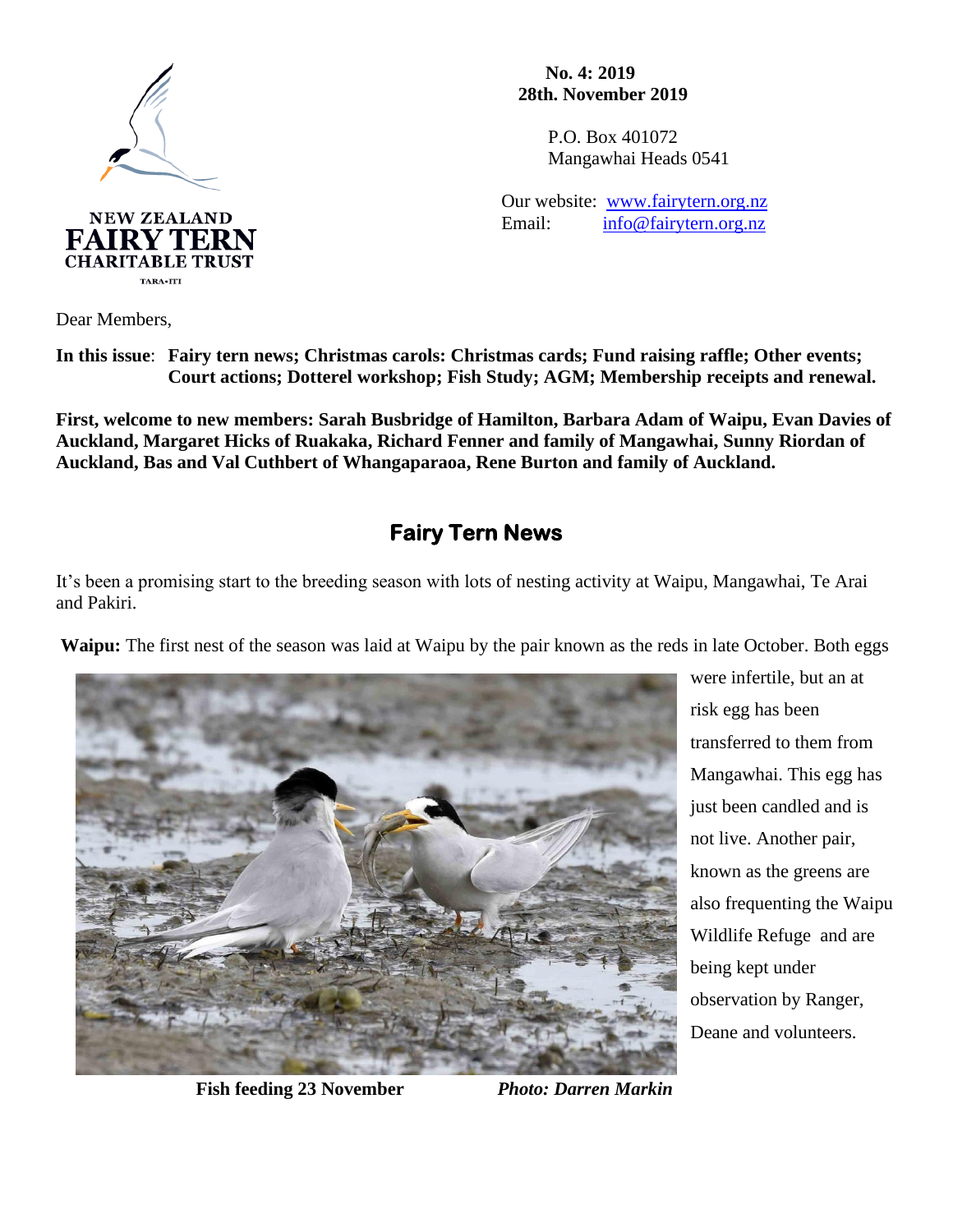**Mangawhai:** There are currently six active nests here, with the first chick hatching on 27<sup>th</sup> November and others expected soon. One of the early nests was lost, but that pair have since renested. Rangers, Kev and Finn and the Mangawhai volunteers have been kept busy watching all the activity.



**Mangawhai Volunteers, Debbie, Dawne and Guy set off for the Spit.** *Photo: Jane Vaughan*

**Te Arai**: Against all expectations, the two egg nest at Te Arai has turned out to be fertile and hatching is expected soon. The Mangawhai Rangers and volunteers, along with DOC staff from the Auckland office have been kept busy watching this nest.

#### **View of the site; sandbags protecting nest. Taranga (Hen Island) in background** *Photo: H. Rogan*



**Night work**

Trapper Reg noticed worrying tracks near the nest and found that some dotterel eggs had been predated, His report on efforts to catch the offender:

"Left home 8pm on 22 November, 2019 with Jordy (DOC contractor – deer culler).

Jordy has an infra red night vision telescopic sight (worth over \$10,000) creates night into day, unbelievable. However, once it got dark enough we did two full sweeps of the area of back dune and the area around

the nest, the first sweep showed up 1 mouse and 1 rabbit, with time getting on we were about to depart when I decided to do one more sweep at approximately 1.30am. Just as we were finishing the last small area behind the nest Jordy informed me he had just sighted a large rat so I said to him we had better shoot it so at least we will have something for the night's effort. On recovering the body I had to inform Jordy that it was a funny looking rat because it had prickles on it, yes we got the LITTLE BUGGER. Left the site and arrived home at 2.30am."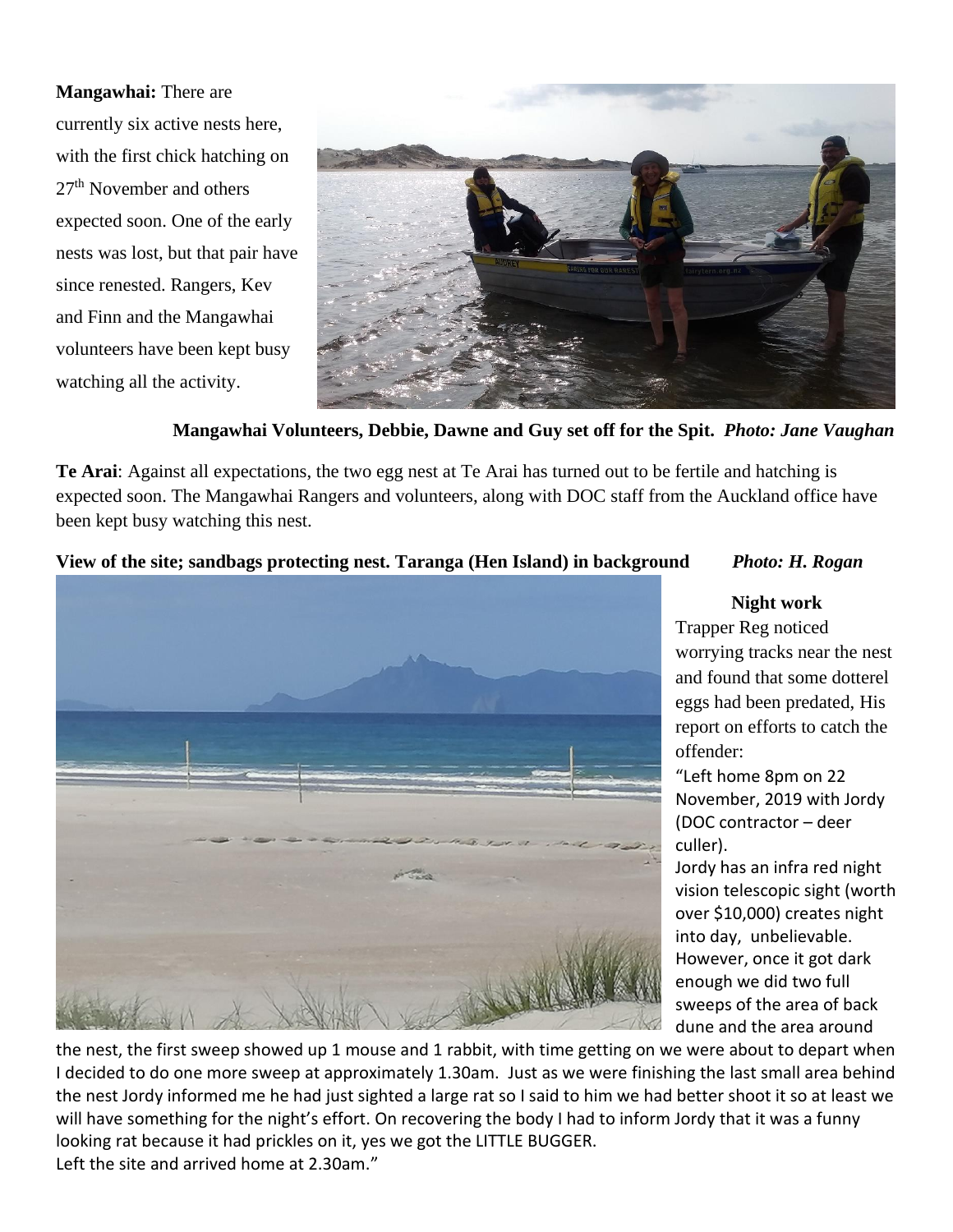Pakiri: There is also a fertile one-egg nest at Pakiri which is being watched over by Ranger, Eliane and volunteers. The chick hatched there on 27th November.

**Papakanui:** There is a pair at Papakanui but no nest**.** The female is a 2nd year so still young, but a little bit of time left.

**DOC Community Funding:** The Trust has been awarded \$20, 000 over three years, initially to support the wonderful volunteer trapping group at Waipu with traps, cameras and protective clothing and in the third year to employ a contracted trapper. Ria Kemp, Susan Steedman and Debs Edsall have been co-ordinating this group who maintain a trapping programme on the Waipu Wildlife Refuge during the winter, then in the summer, when DOC take over trapping the Refuge, this group maintains a trapping buffer zone.

# **Coming Events**



at Rennetts **Fundraiser for The Fairy Terns** 

Tuesday 10 Dec 2019 7:30pm Entry Fee is a note donation to the trust

**Our patron, Mary Bennett has arranged an evening of Christmas carols as a fund raiser for the Trust. Please join us!** 

**Complimentary Mulled wine & Mince tarts** 



#### **Christmas and all occasion cards**

Also available at Bennetts are these beautiful cards, available as Christmas cards or plain cards All proceeds from card sales go to the Trust.

They are available at Bennetts Chocolate Factory in Mangawhai,

online at:

<https://bom.co.nz/collections> or at Smith and Caughey's Department Store in Auckland.

Smith and Caughey's have generously agreed to donate their commission to the Trust.

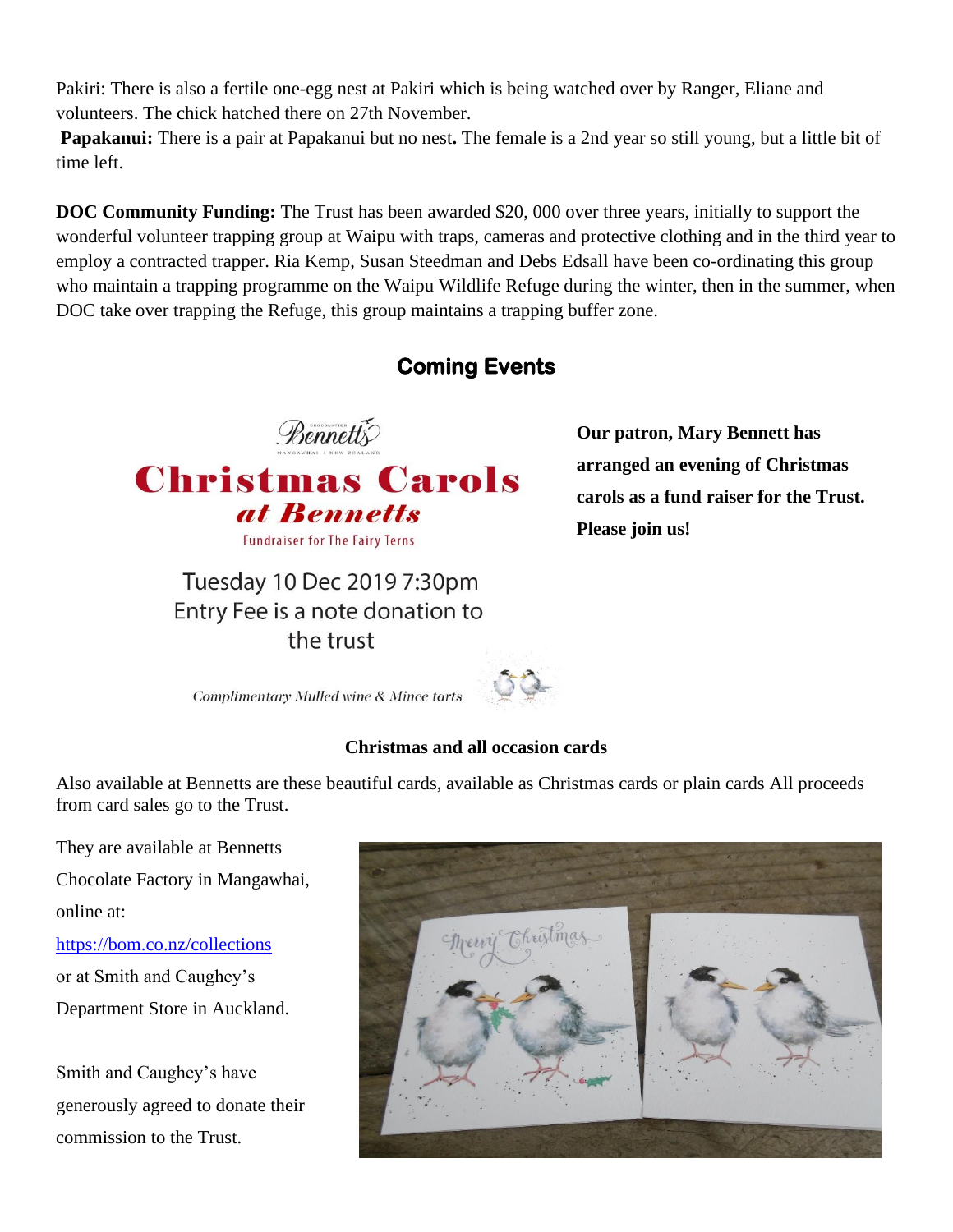# **Fund- raising raffle**



**There are some great prizes in our fundraising raffle, which goes on sale shortly and will be drawn in February.** 

**First prize:** Signed, numbered print of photo by Malcolm Pullman and stamp + book about NZ raptors + Bennetts chocolates**.**

**Tickets are \$5 each and the raffle is limited to 500 tickets. We'll be selling tickets at the Carol Evening and at various events over the summer.**



**Second prize:** Canvas print of Darren Markin photos + Tumbleweed tote bag + Bennetts chocolates

**Third prize:** Canvas print of Sioux Plowman photo + Tumbleweed tea towel + Bennetts chocolates



**To buy tickets, contact Jenny Price at [jcmprice.mangawhai@icloud.com](mailto:jcmprice.mangawhai@icloud.com) or phone 09 431 5156 or 0210 563 113 Pay online to NZ Fairy Tern Charitable Trust A/c No: 12-3094-0197257-00 or post us a cheque.**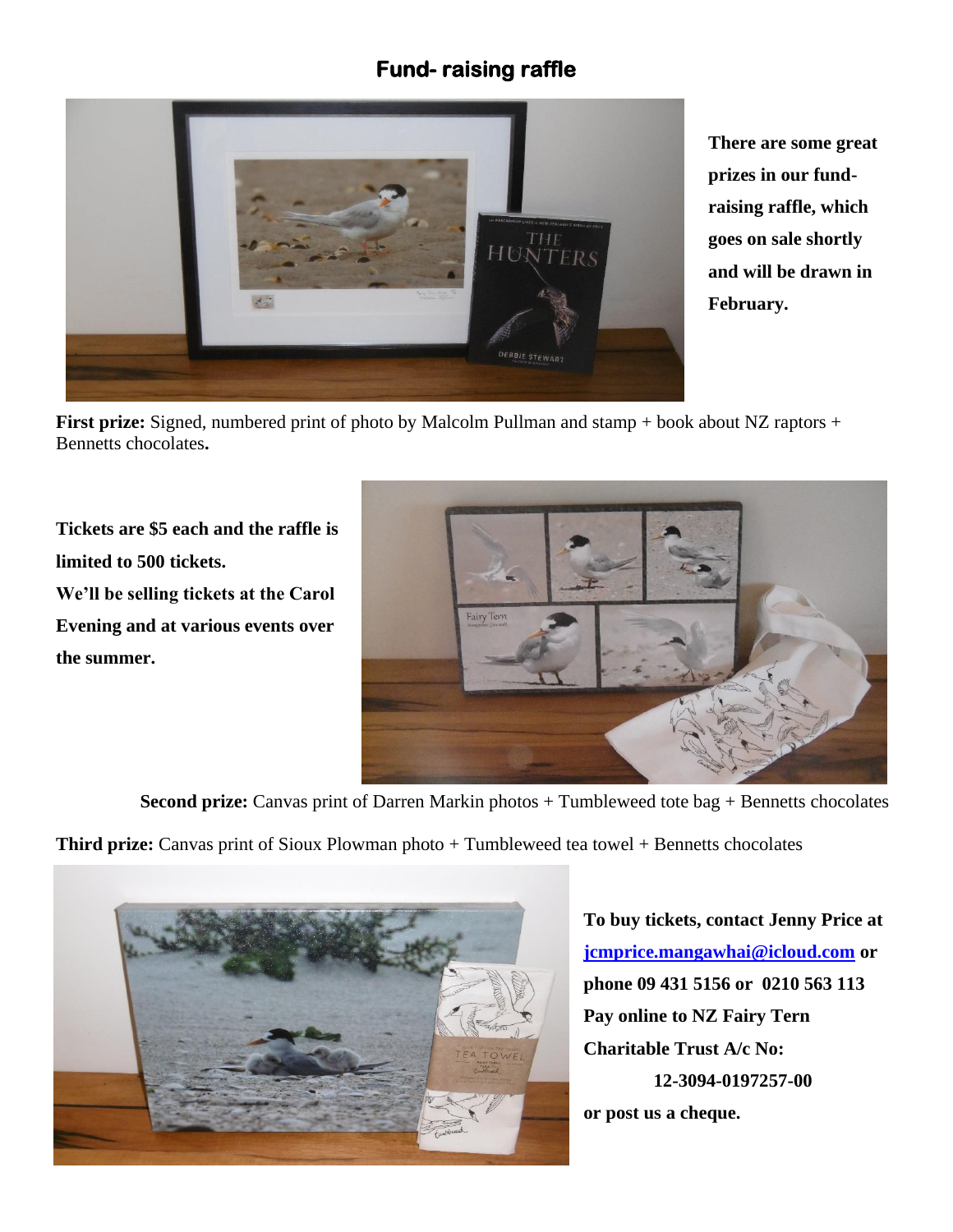#### **Other events**

**Lactic Turkey Fun runs:** Organised by Auckland Council, these events are held at various regional parks. The most recent event was held in the Te Arai Regional Park for the first time and the Trust, Te Arai Beach Preservation Society and Save Te Arai provided volunteers to act as marshals. Thanks to their efforts \$850 was donated to the Trust. We'll be doing this again on 8th December at the next event to be held in the Atiu Creek Regional Park. We really appreciate the support of our "sister" organisations.

**If you would like to help at this event, please ring Heather at 09 431 5413 or 0210 520 622.**

**Waipu Games (1 January) and Mangawhai Gala (2 January):** We'll have our display stall at these events and we'll be selling raffle tickets, so please come and say hello if you're there. We'd also love to have some help with these events, so please get in touch if you can help.

### **Court actions**

**Te Arai Stream dam**: The New Zealand Fairy Tern Charitable Trust (actively supported by the Te Arai Beach Preservation Society and Save Te Arai) application to the Environment Court seeking an enforcement order against Auckland Council to remove the dam across Te Arai Stream was heard in early October and the interim judgement was released on 1 November. Although we did not succeed with the enforcement order, the Court, after visiting the dam, agreed with us that it did prevent fish passage. The Court also recognised the urgency of the situation, given the precarious situation of the NZ fairy tern. All the parties are to respond to the Court's findings by  $29<sup>th</sup>$  November, after which the final decision will be made.

**Our thanks to Ewan Price** who co-ordinated the application and to **Terry McDell** a local solicitor, both of whom charged no fee and also to the law firm **Price Baker Berridge** who are doing the legal work at a very favourable rate.

**Northern Regional Council** proposed plan for Northland: The Trust is a party to the appeals re this plan, concentrating on the policies and rules that affect endangered species in coastal areas. The Trust has been represented in mediation meetings by Ian Southey, Sioux Plowman and Heather Rogan in what has been a mostly positive process. Further mediation meetings take place in early December. Some matters will be resolved in mediation, but it is likely that there will be some appeals to the Environment Court.

## **Northern NZ Dotterel course**

#### *DoC recently sponsored three Fairy tern volunteers to attend this course: Robyn Davies and Debs Edsall from Waipu and Dawne Sanson from Mangawhai. Dawne's report:*

What a privilege to recently attend the NZ Dotterel course at the Pūkorokoro Miranda Shorebird Trust! Around 20 people were present – DOC wardens, regional council staff, community groups and volunteers from Northland to the Bay of Plenty and south to the Kapiti coast, all working to manage and protect Dotterel nesting sites around the North Island. The course was spacious and allowed plenty of time to meet other participants, to chat and browse the extensive gift and bookshop in the Trust building, and enjoy the delicious meals we were treated to. It was a pleasure to share this time with Robyn and Deb from Waipu, and thanks to DOC for providing the opportunity.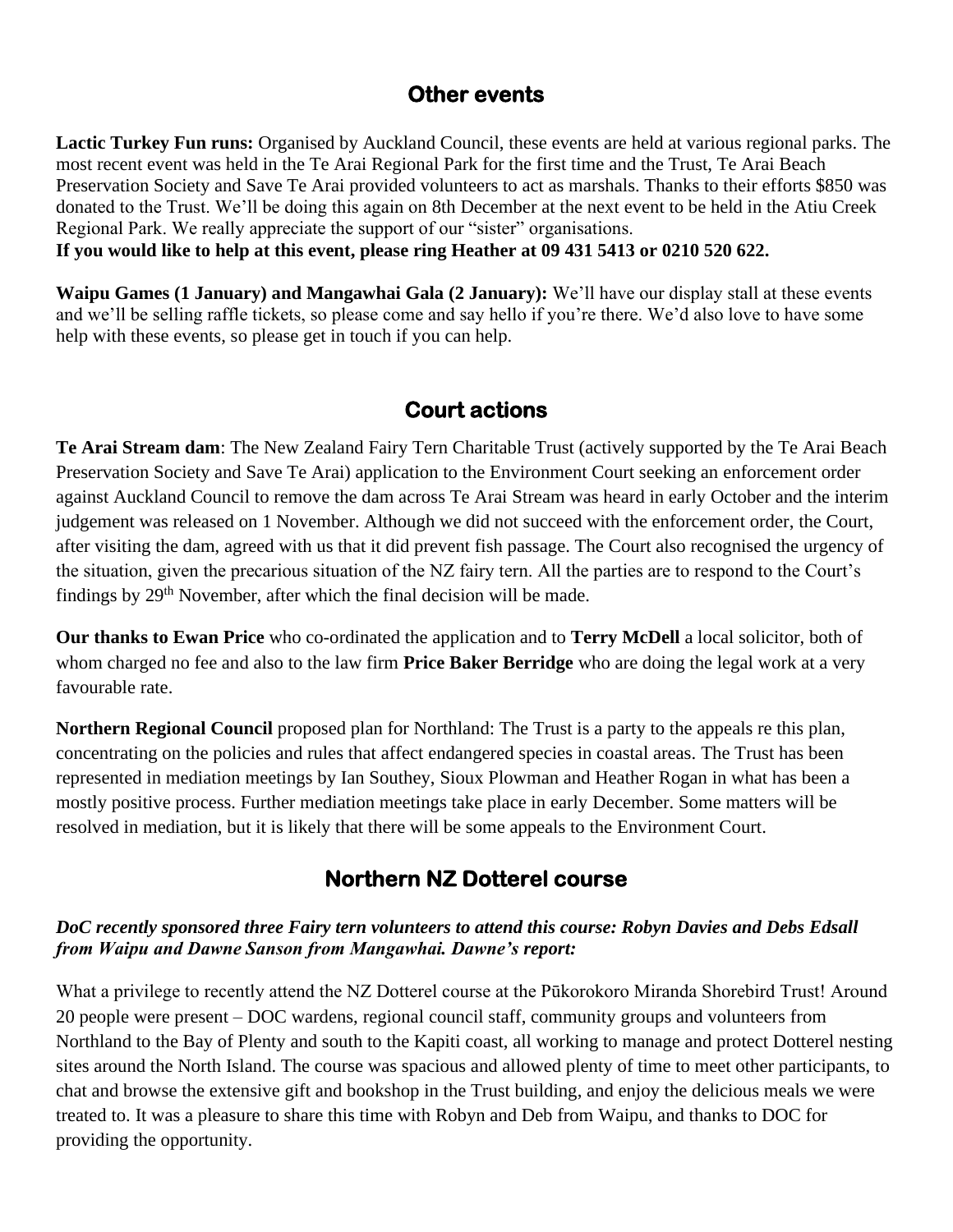John Dowding led the course, dressed in rugged outdoor shirt, shorts and bare feet! He shared his knowledge with wit and ease, fuelled by copious amounts of coffee (by his own admission) and seemingly without the need to take any breaks.



I was entranced with his PowerPoint images of NNZ Dotterel and other shorebirds, and his fascinating summary of more than thirty years of research and experience working with NNZ Dotterels. The course, which has been running since 2003, covered the biology and ecology of NZ Dotterels – their life history, habitat, eggs, chicks, juveniles and adults; numbers and distribution, breeding season, laying intervals, incubation period, fledging period and natal dispersal.

An overview of other shorebirds who share the shoreline with Dotterels was covered. Threat ranking systems, used to assess the extinction risk of species were explained (there are International and NZ systems). John showed graphs that shockingly suggest around 50% of shorebird species in NZ are at risk.

The classification for NNZ Dotterel is Recovering as numbers have grown from about 1200 in the 1960s to around 2,500 currently. However, they remain dependent on being managed by volunteers, as they remain susceptible to degradation of habitat, natural threats such as flooding and disturbance by humans,

vehicles, horses, dogs, boats, windsurfers and so on. Emerging threats include drones and climate change. The other serious issue, as we all know, is predation and this was well covered in the course. Even if the goal of NZ Pest Free 2050 is achieved, numerous potential predators remain such as cats, dogs, hedgehogs and other avian predators (harriers, BG Gulls, red Billed gulls, pukeko, VOC, spur-winged plover) that threaten all shorebirds. A DOC warden, Chris Annandale gave us a comprehensive demonstration of various traps. An outdoor workshop occurred on the final day, when John set up 15 dummy birds on the shoreline for a bandreading exercise. I must confess to finding this challenging, not helped by the 10 minutes exam-like time he gave us to complete the exercise!

Finally, the importance of monitoring, recording and reporting were emphasised to assess breeding success (productivity is measured by the number of chicks fledged divided by the number of breeding pairs at the start of the season). A good season would result in 0.5 chicks per pair. Useful information about flock sizes, movement patterns, band combinations can also be gathered outside the nesting season.

John completed each day with a pre-dinner short story. Firstly, a case history of Southern NZ Dotterels which are now found only on Stewart Island and, unlike NNZ Dotterels, nest on bleak mountain tops well away from the shoreline. The second short story was about NNZ Dotterels and the *Rena* oil spill in 2011 near Tauranga. Both stories were testament to John's knowledge, experience and passion.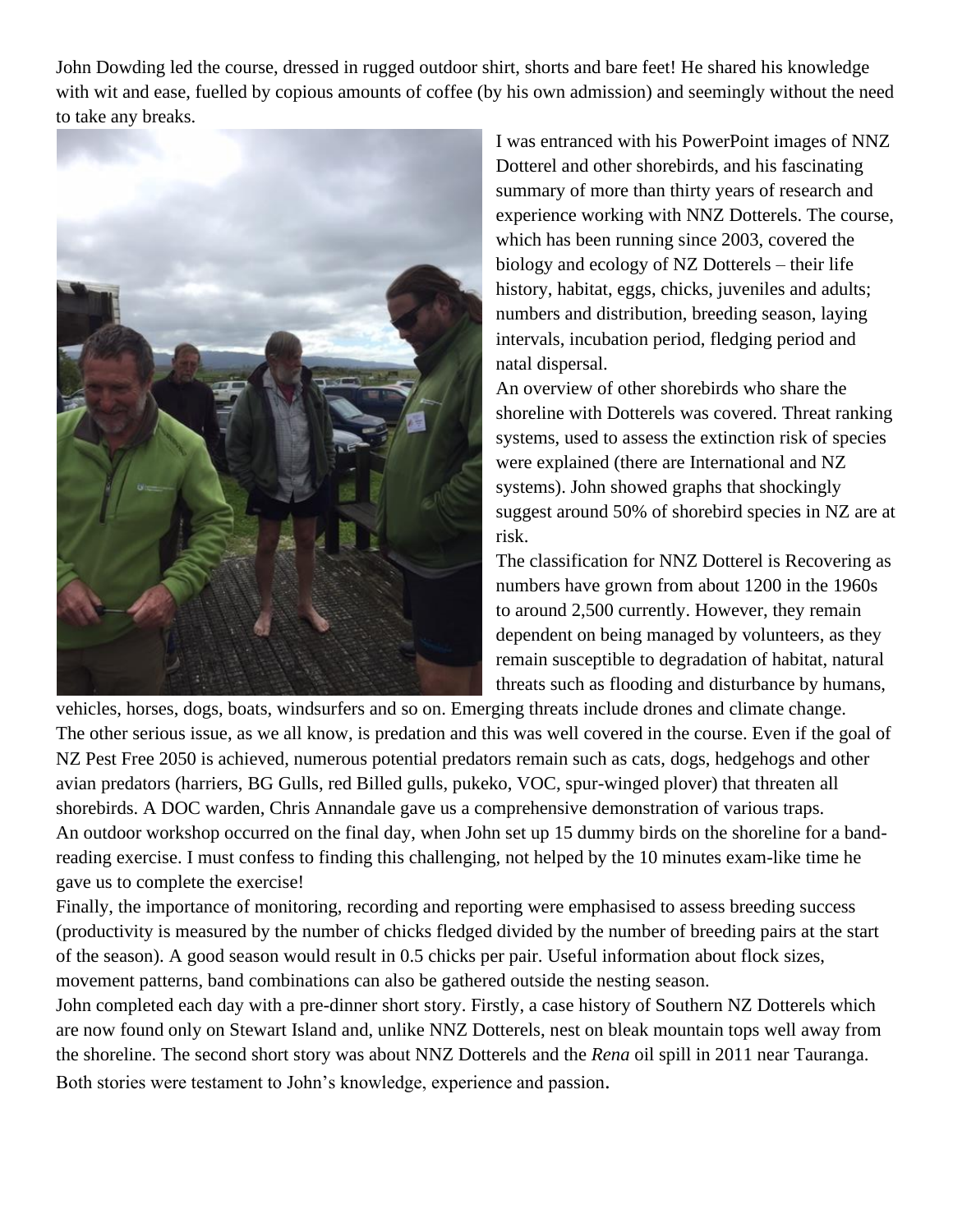### **Fish study**

Ian Southey's fish study in Mangawhai Harbour has continued for the last three months. September was notable for the number of flounder caught – 132 our biggest catch ever! It will be interesting to see if this helps the Fairy Terns as they seem happy to eat flounder while they are small enough to swallow so this might give them better food early in the breeding season.

| Species                    | 2019 Oct | 2019 Nov | 2018 Oct     | <b>2018 Nov</b> | 2017 Oct       | 2017 Nov     |
|----------------------------|----------|----------|--------------|-----------------|----------------|--------------|
| Gobies                     | 1138     | 811      | 1347         | 883             | 672            | 1197         |
| Flounder                   | 35       | 53       | 6            | 7               | 12             | 34           |
| Sole                       | 15       | 21       |              | 2               | 29             | 23           |
| Whitebait                  | 7        |          | $\mathbf{1}$ | 1               | 1              | 6            |
| Triplefin                  | 6        |          |              |                 |                |              |
| Yellow-eyed Mullet         | 4        |          | $\mathbf{1}$ |                 |                |              |
| Glass Goby?                | 1        |          |              |                 |                |              |
| Unidentified larva         | 1        |          |              |                 | $\overline{2}$ |              |
| <b>Black Pipefish</b>      |          |          | $\mathbf{1}$ | 1               |                |              |
| Sand Diver                 |          |          | 1            |                 |                |              |
| <b>Estuarine Stargazer</b> |          |          |              |                 | 1              | 9            |
| Smelt                      |          |          |              | 1               |                |              |
| Spotty                     |          |          |              |                 |                | $\mathbf 1$  |
| Clingfish                  |          |          |              |                 |                | 1            |
| Gurnard                    |          |          |              |                 |                | $\mathbf{1}$ |

 **Summary of results October and November 2019, 2018 and 2017**

*New helpers are always welcome. The next fishing session is Saturday, December 7 th . at 8.30 a.m. Meet at the bottom of North Avenue, Mangawhai Heads.*

Enquiries to [iansouthey@yahoo.co.nz](mailto:iansouthey@yahoo.co.nz)

## **Annual General Meeting**

A lively audience of about 40 at our AGM heard interesting talks from guest speakers, Georgina Garon and Caroline Lees. Georgina spoke about her new role with the Northland Conservation Board. It was interesting to hear that two of their particular interests this year are the NZ fairy tern and the dangers posed by the sunken wreck *Niagara*, which lies off the Northland coast, near the Hen and Chickens Islands. This ship was sunk by German mines in World War II and the worry is that it is breaking up and leaking oil. Caroline Lees, a Threatened Species expert working with Auckland Zoo, gave an interesting talk covering various threatened species around the world and projects she has been involved with.